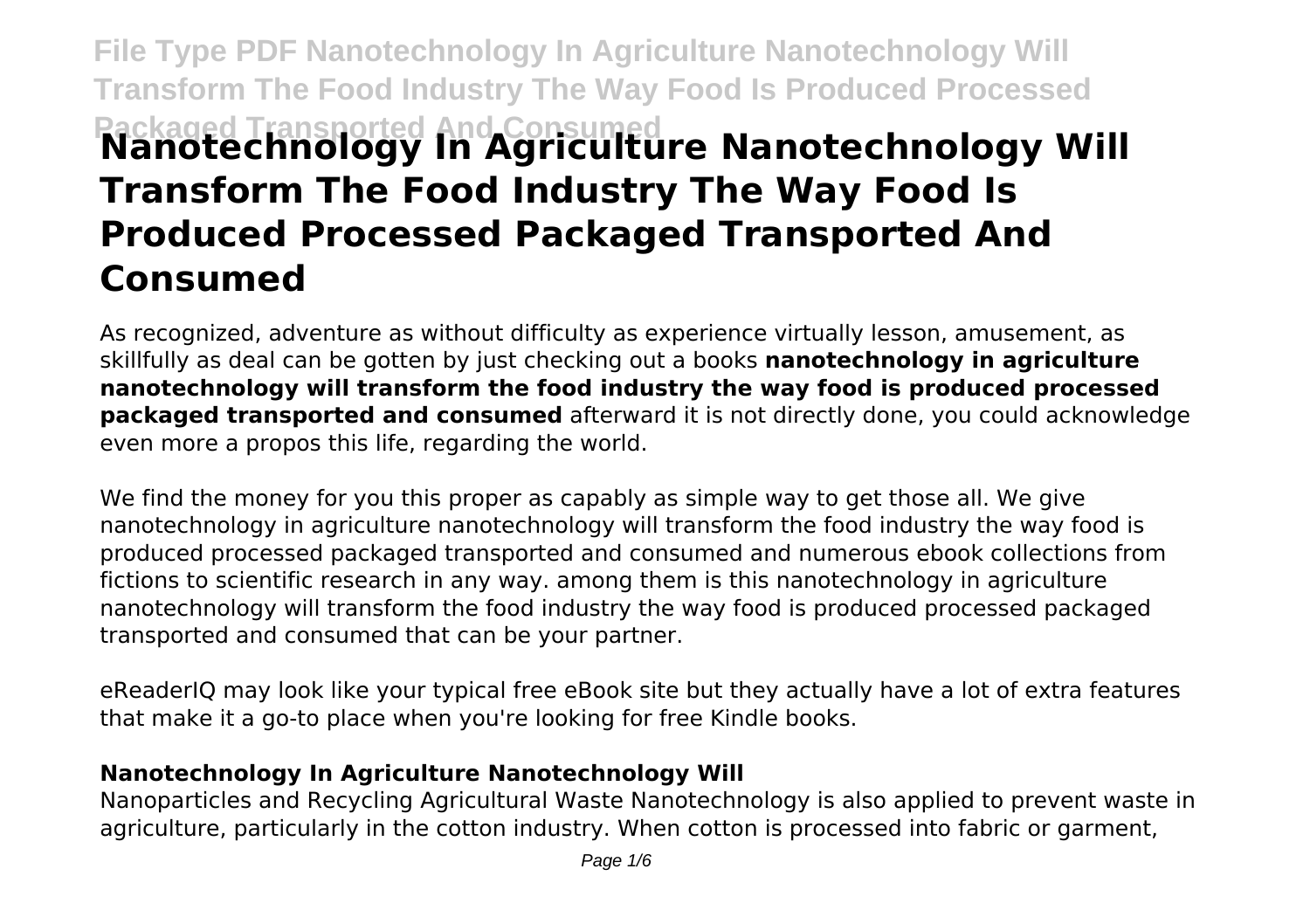**File Type PDF Nanotechnology In Agriculture Nanotechnology Will Transform The Food Industry The Way Food Is Produced Processed Pack of the cellulose or the fibers are discarded as waste or used for low-value products such as** cotton balls, yarns and cotton batting.

## **Nanotechnology in Agriculture | ISAAA.org**

Current areas of focus of nanotechnology development in the agricultural industry include development of environmentally conscious nanofertilizers to provide efficient ion, nutrient delivery into plant cells, and plant gene transformations to produce plants with desirable genes such as drought resistance and accelerated growth cycles.

#### **Nanotechnology in agriculture - Wikipedia**

Potential applications of nanotechnology in agriculture. (A) Increase the productivity using nanopesticides and nanofertilizers; (B) Improve the quality of the soil using nanozeolites and hydrogels; (C) Stimulate plant growth using nanomaterials (SiO 2, TiO 2, and carbon nanotubes); (D) Provide smart monitoring using nanosensors by wireless communication devices.

#### **Frontiers | Nanotechnology in Agriculture: Which ...**

Nanotechnology-Research & Development Currently, main focus of research is on applications in field of energy, electronic and medicines. Till now the nanotechnology in agriculture is theoretical but work has begun for function product development. Moreover, many countries already use CEA (Controlled Environment Agriculture) technique.

## **NANOTECHNOLOGY IN AGRICULTURE - How to improve crop yield ...**

Nanotechnology has the potential to revolutionize the agriculture with new tools for the rapid disease detection and their treatments, enhancing the ability of plants to absorb nutrients, increasing the efficiency of pesticides and herbicide.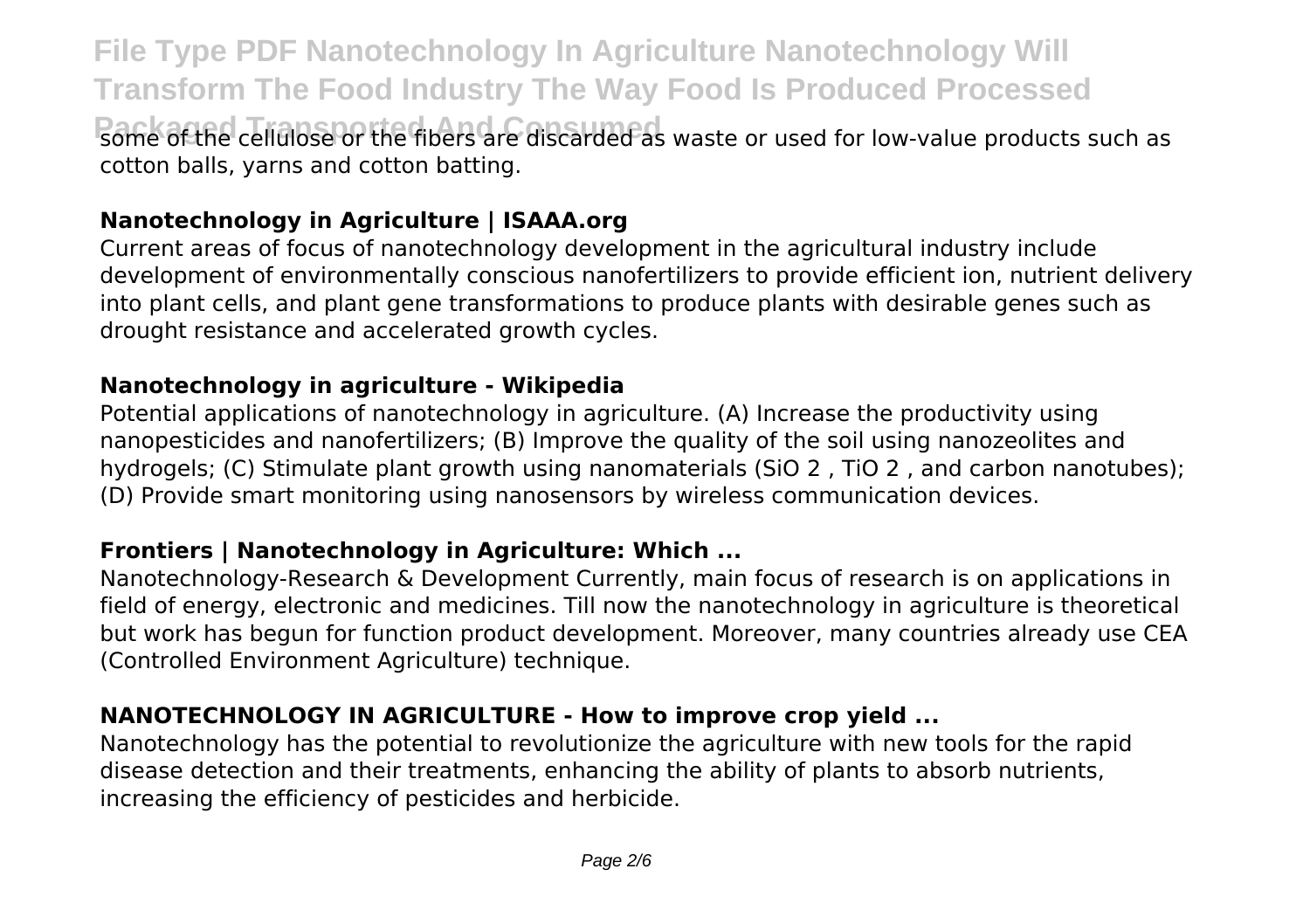## **File Type PDF Nanotechnology In Agriculture Nanotechnology Will Transform The Food Industry The Way Food Is Produced Processed**

## **Ranbtechnology: Applications in Agriculture**d

Nanotechnology will play a vital role in the development of the agricultural sector, as it is capable of being used in agricultural products that protect plants and monitor plant growth and detect diseases.

## **Application of Nanotechnology in Agriculture - Avens Blog ...**

Nanotechnology is a rapidly evolving field with the potential to forward agriculture and food industry with new tools which promise to increase food production in a sustainable manner and to...

## **(PDF) Nanotechnology in Agriculture: New Opportunities and ...**

Applications of nanotechnology in materials science and biomass conversion technologies applied in agriculture are the basis of providing food, feed, fiber, fire and fuels. In the future, demand for food will increase tremendously while natural resources such as land, water and soil fertility are limited.

## **How helpful is nanotechnology in agriculture? - IOPscience**

Nanotechnology in agriculture. Nanotechnology applications are currently being researched, tested and in some cases already applied across the entire spectrum of food technology, from agriculture to food processing, packaging and food supplements. Specifically in agriculture, technical innovation is of importance with regard to addressing global challenges such as population growth, climate change and the limited availability of important plant nutrients.

## **Nanotechnology in agriculture - Nanowerk**

Nanotechnology in Agriculture, Food & Environment is a multidisciplinary international peerreviewed, open access journal promoting and publishing high quality original research articles, review articles, and short communications in all areas of nanoscience and nanotechnology related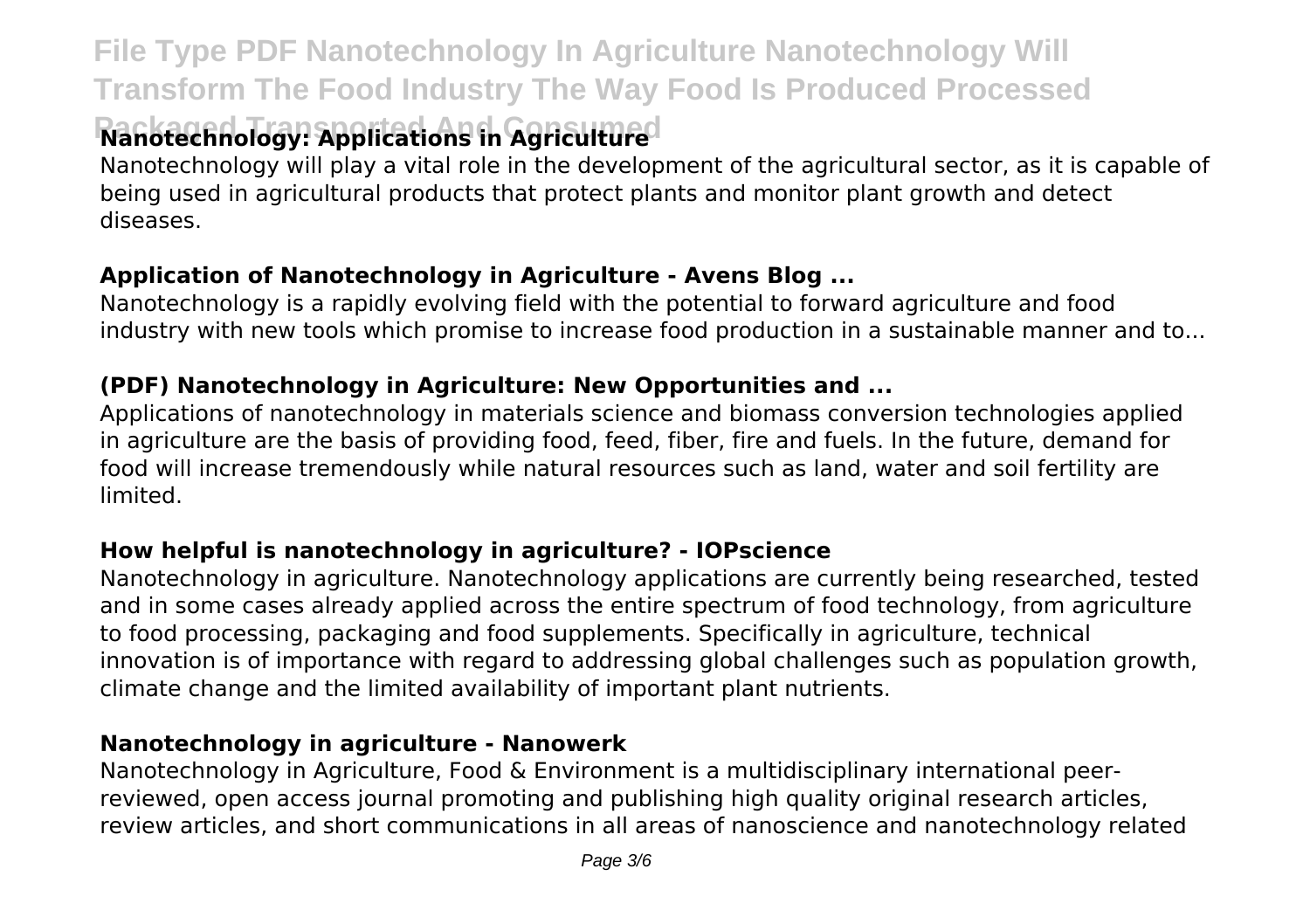**File Type PDF Nanotechnology In Agriculture Nanotechnology Will Transform The Food Industry The Way Food Is Produced Processed Packaged Transported Transported And Transported Transported And Transported to and the Engineeral Engineeral** 

## **Nanotechnology in Agriculture, Food & Environment**

Defining nanotechnology in agriculture Nanotechnology is defined by the US Environmental Protection Agency19as the science of understanding and control of matter at dimensions of roughly 1–100 nm, where unique physical properties make novel applications possible. This definition is slightly rigid with regard to size dimensions.

#### **Nanotechnology in agriculture: prospects and constraints**

Nanotechnology will play a vital role in the development of the agricultural sector, as it is capable of being used in agricultural products that protect plants and monitor plant growth and detect diseases.

#### **Nanotechnology in Agriculture - AZoNano.com**

In agriculture, nanotechnology is employed to increase food production, with equivalent or even higher nutritional value, quality and safety. Efficient use of fertilizers, pesticides, herbicides and plant growth factors/regulators are the most important ways to improve crop production.

#### **The current application of nanotechnology in food and ...**

Nanotechnology is an emerging technology in the area of medicine, electronics, electrical, solar, optical and agriculture. In agriculture, nanotechnology has provided different agri tools in the form of nanofertilizer, nanopesticide and nanosensor which have shown significant results for sustainable agriculture practice (Fig. 1).

## **Applications of nanotechnology in agriculture - ScienceDirect**

Scientists anticipate that research in nanotechnology will lead to an unprecedented understanding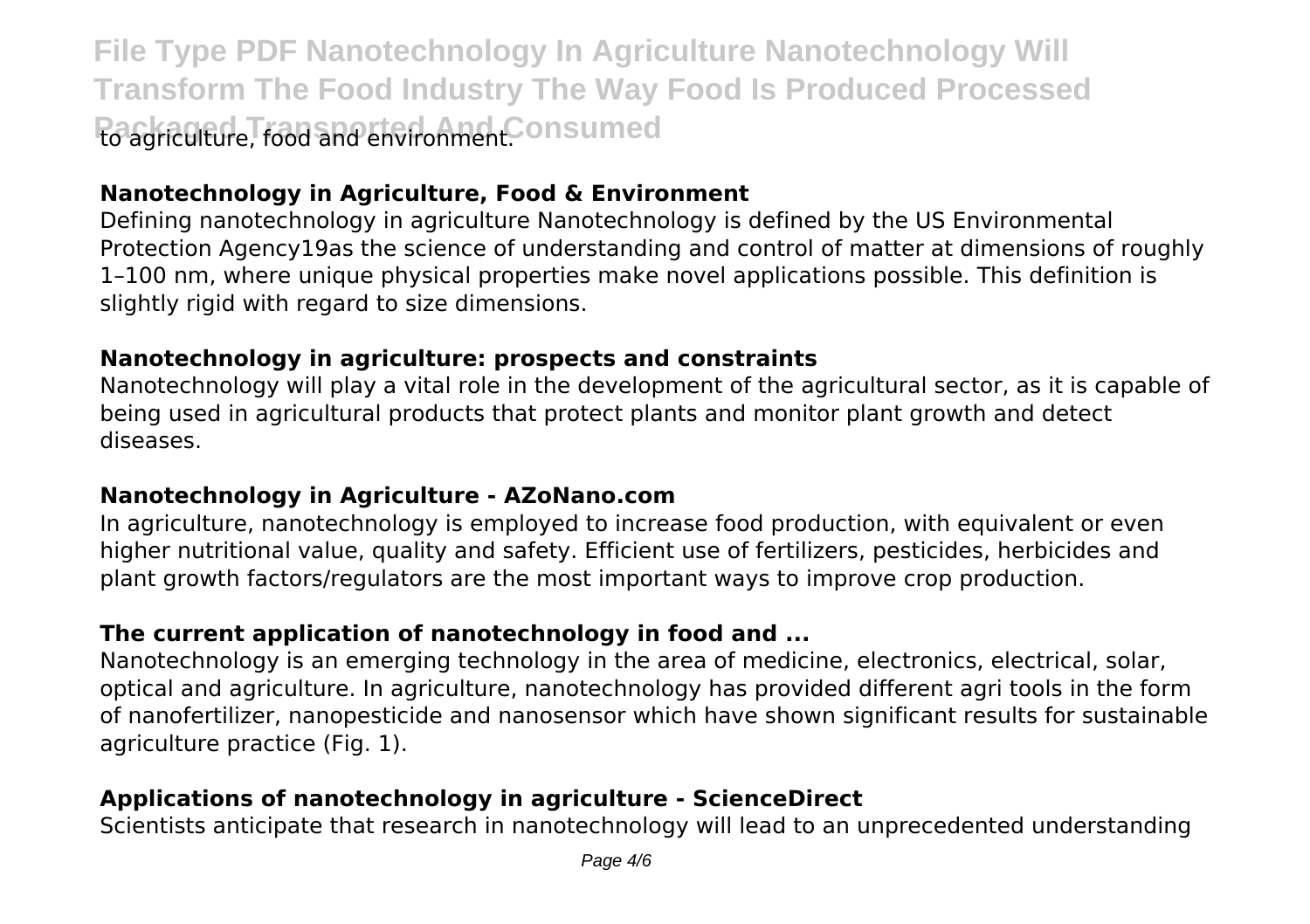**File Type PDF Nanotechnology In Agriculture Nanotechnology Will Transform The Food Industry The Way Food Is Produced Processed Packaged Transported And Consumed** of Transported And Transported Consumed of Matter's fundamental building blocks, resulting in unlimited applications. These capabilities are expected to produce technological advances in a range of fields that affect agriculture, including food safety, processing, and product development.

## **Nanotechnology | National Institute of Food and Agriculture**

nanotechnology in agriculture. 1. Agriculture is the backbone of most developing countries, with more than 60% of the population reliant on it for their livelihood. Source of Livelihood Contribution to National revenue Supply of Food as well as Fodder Significance to the International Trade Marketable Surplus Foreign Exchange Resources Great Employment Opportunities Economic Development.

#### **nanotechnology in agriculture - LinkedIn SlideShare**

Nanotechnology will revolutionize agriculture and food industry by novation new techniques such as: precision farming techniques, enhancing the ability of plants to absorb nutrients, more efficient...

## **(PDF) Nanotechnology in Agriculture and Food Production**

Agriculture Nanotechnology application to biotechnology leaves no field untouched by its groundbreaking scientific innovations for human wellness; the agricultural industry is no exception. Basically, nanomaterials are distinguished depending on the origin: natural, incidental and engineered nanoparticles.

## **Nanobiotechnology - Wikipedia**

Nanotechnology program National Institute of Food and Agriculture (United States Department of Agriculture). Provides report highlights, funding programs, research news, NIFA partners, contacts from NIFA's nanotechnology research grant programs, and more.